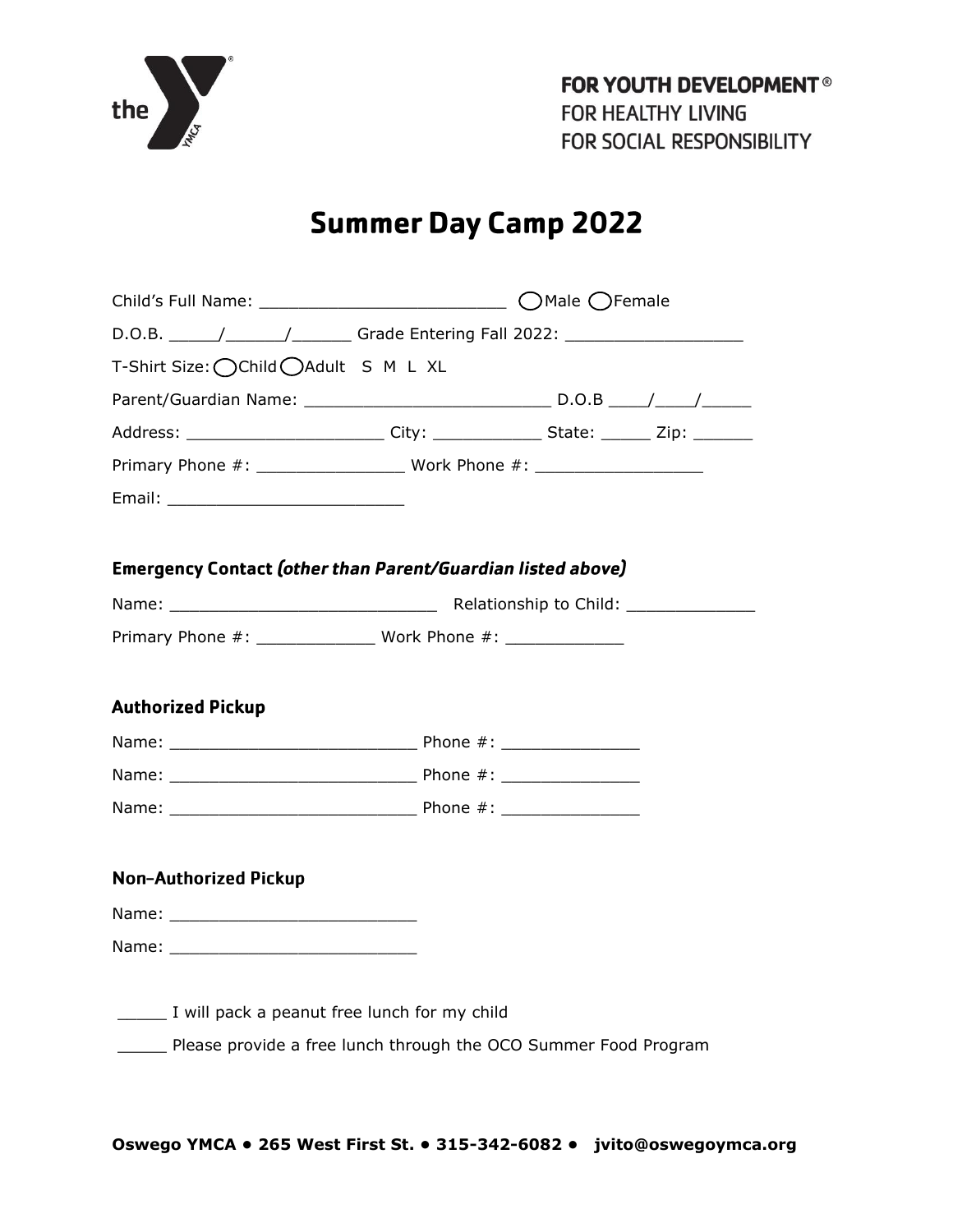

| <b>Week</b>   | 5 Day<br><b>YMCA</b><br>Member<br>\$140 per/wk | 5 Day<br>Non-<br>member<br>\$160 per/wk | 3 Day<br><b>YMCA</b><br>Member<br>\$115 per/wk | 3 Day<br>Non-member<br>\$135 per/wk | <b>Extended Hours</b><br>7-8am & 5-6pm<br>Additional<br>\$17/wk | <b>Field Trips</b><br>&<br><b>In House Events</b><br>Additional Fees May<br>Apply |
|---------------|------------------------------------------------|-----------------------------------------|------------------------------------------------|-------------------------------------|-----------------------------------------------------------------|-----------------------------------------------------------------------------------|
| Jul 5-Jul 8   |                                                |                                         |                                                |                                     |                                                                 | <b>TBD</b>                                                                        |
| Jul 11-Jul 15 |                                                |                                         |                                                |                                     |                                                                 | <b>TBD</b>                                                                        |
| Jul 18-Jul 22 |                                                |                                         |                                                |                                     |                                                                 | <b>TBD</b>                                                                        |
| Jul 25-Jul 39 |                                                |                                         |                                                |                                     |                                                                 | <b>TBD</b>                                                                        |
| Aug 1-Aug 5   |                                                |                                         |                                                |                                     |                                                                 | <b>TBD</b>                                                                        |
| Aug 8-Aug 12  |                                                |                                         |                                                |                                     |                                                                 | <b>TBD</b>                                                                        |
| Aug 15-Aug 19 |                                                |                                         |                                                |                                     |                                                                 | <b>TBD</b>                                                                        |
| Aug 22-Aug 26 |                                                |                                         |                                                |                                     |                                                                 | <b>TBD</b>                                                                        |

\*\* \$15 deposit for each week registered is due upon registration. Remaining balances are due the Friday prior to the camp week

## **Field Trip Permissions (Please initial each agreement)**

\_\_\_\_\_I give my child permission to attend field trips and in-house events with the Oswego YMCA Summer Day Camp.

\_\_\_\_\_I understand my child will be transported by bus to and from any designated field trip, and I will arrange to pick up my child.

\_\_\_\_\_I understand that my child will not be permitted to attend field trips without a parent/guardian signature on this form.

I understand there is an additional charge per child for field trips and in-house events that must be paid prior to the day of the trip or event.

I understand there is a 'no refund' policy for any field trip or in-house even that your child does not attend.

By signing this form, I agree to the terms and conditions listed above.

| $\sim$<br><b>CHARL</b><br>Sian <sup>-</sup> | vamer<br>$1 - 1$ |  |  |  |
|---------------------------------------------|------------------|--|--|--|
|---------------------------------------------|------------------|--|--|--|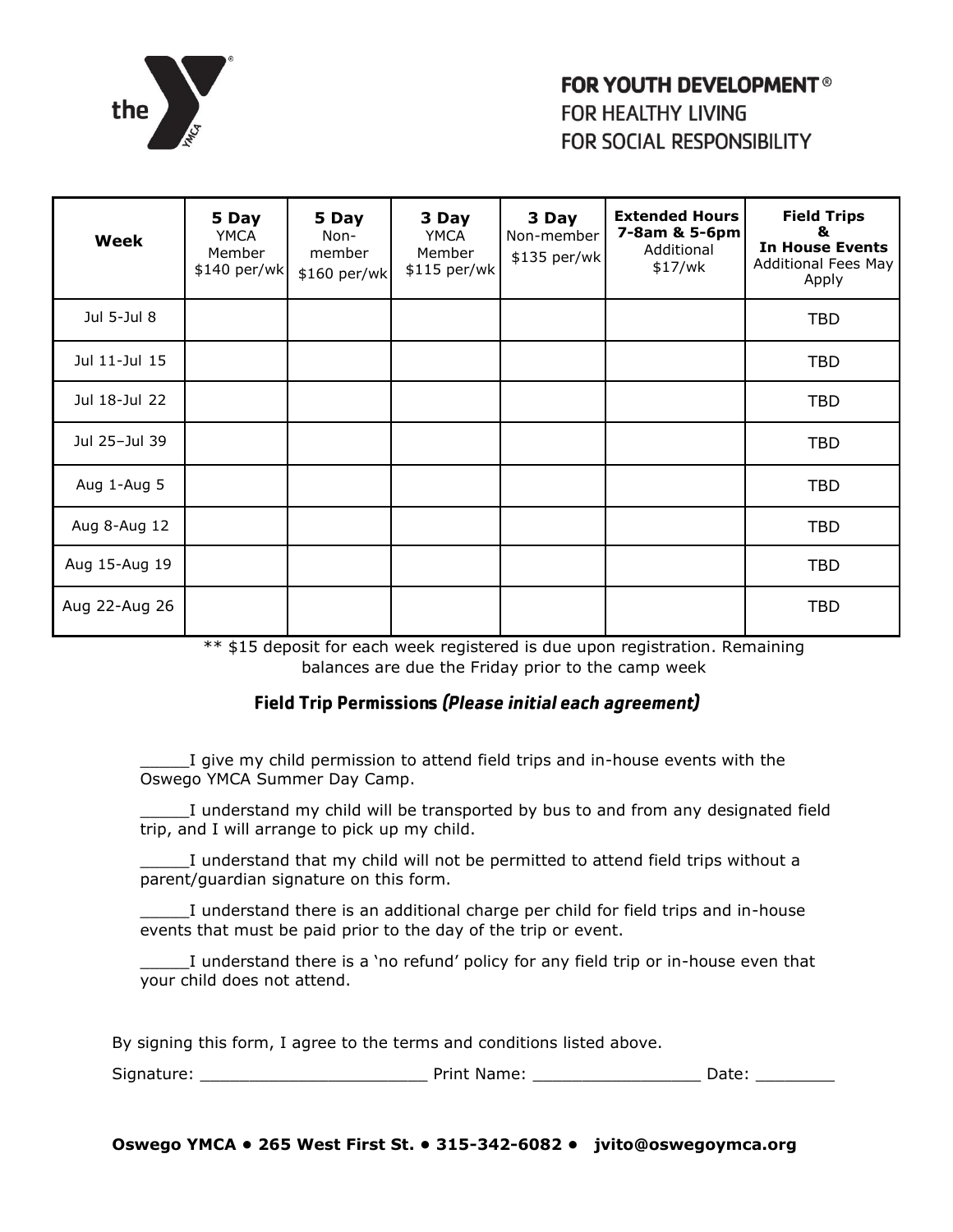

# **Health History**

*To be filled out by parent/guardian. Current immunization records & physical must be submitted at time of registration*

| Has your child had any of the<br>following?                                                              | Does your child have any<br>allergies?  | Does your child tend to get?<br>Constipation_____                                                                    |
|----------------------------------------------------------------------------------------------------------|-----------------------------------------|----------------------------------------------------------------------------------------------------------------------|
| Sickle Cell_____                                                                                         | Hay Fever_____                          | Diarrhea______                                                                                                       |
| Chicken Pox______                                                                                        | Poison Ivy_____                         | Eczema______                                                                                                         |
| Rubella______<br>Measles______                                                                           | Bee Stings______<br>Insect Bites        | Stomach Aches                                                                                                        |
| Mumps______                                                                                              | Penicillin_____<br>Other (please list): | Ear Infections<br>Eye Infections______                                                                               |
| Rheumatic Fever_____<br>Scarlet Fever______<br>Poliomyelitis Infections_____                             |                                         | Respiratory Infections_____<br>Other (please list):                                                                  |
| Tuberculosis______<br>Epilepsy______                                                                     |                                         |                                                                                                                      |
| Diabetes<br>Hepatitis______                                                                              |                                         |                                                                                                                      |
| Hay Fever_____<br>Other (please list):                                                                   |                                         |                                                                                                                      |
| Does your child wear glasses? ______Does your child have difficulty hearing? _____                       |                                         |                                                                                                                      |
|                                                                                                          |                                         | If your child is a female, has she begun to menstruate? _____ If not, does she know about the menstrual cycle? _____ |
| Does your child have any chronic or recurring illness? ______ If yes, what is the nature of the illness? |                                         |                                                                                                                      |
|                                                                                                          |                                         | Is your child taking any prescribed medication regularly? __________ Please list: ____________________________       |
|                                                                                                          |                                         |                                                                                                                      |
|                                                                                                          |                                         |                                                                                                                      |
| I hereby certify the information contained herein is true and accurate.                                  |                                         |                                                                                                                      |
|                                                                                                          |                                         |                                                                                                                      |
|                                                                                                          |                                         |                                                                                                                      |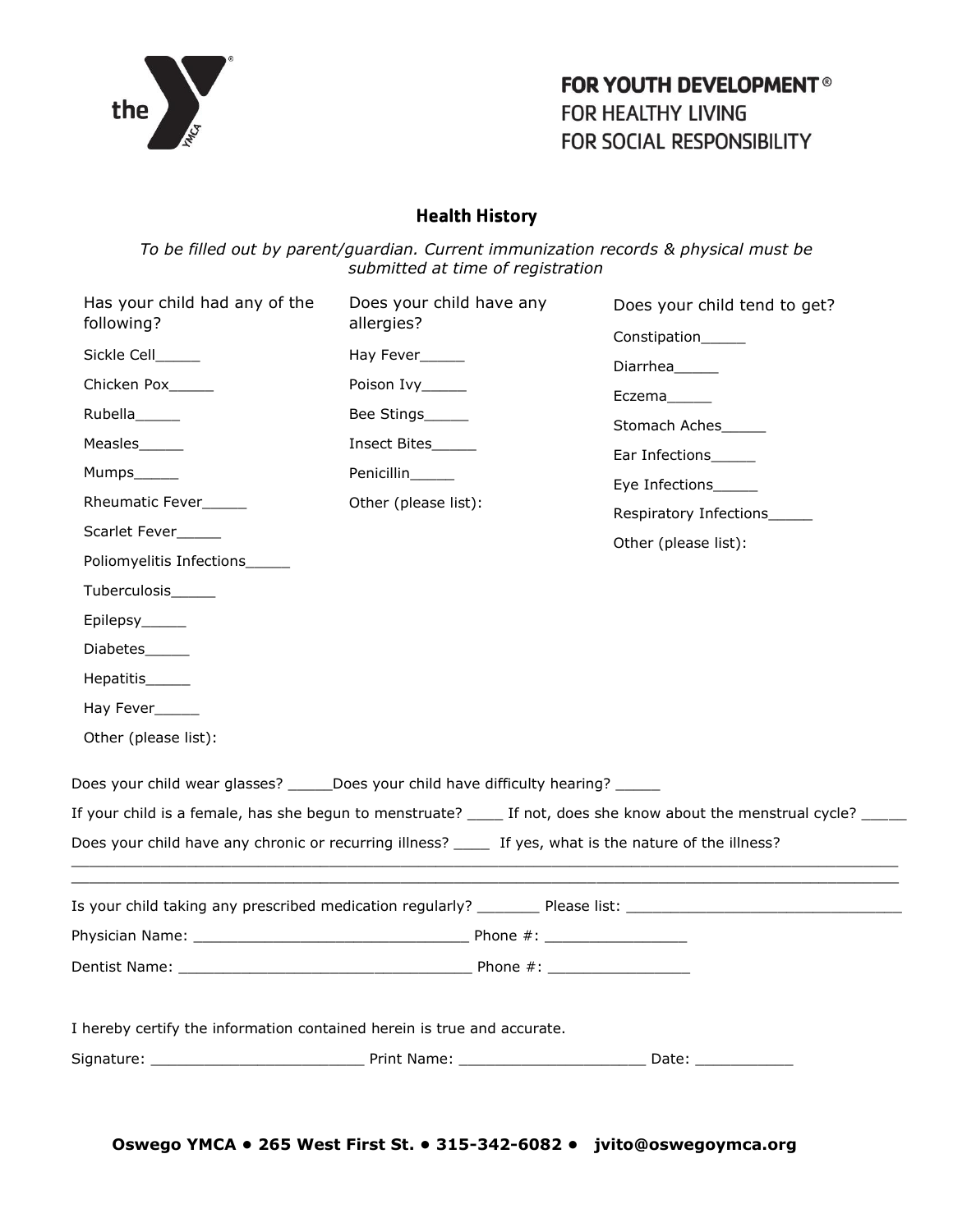

### **Parental / Guardian Consent**

Recognizing that the YMCA will do its best to ensure a safe experience, I understand that certain dangers or accidents may occur. I hereby release the Oswego YMCA and staff from all responsibility and liability of any nature, including claims of injury, illness, death, loss or damage, resulting from my child's participation in any program activities.

#### **Medical Consent**

As the parent, legal guardian, or authorized representative, I hereby give consent to the Oswego YMCA to provide all emergency dental or medical care prescribed by a duly licensed physician (MD or DO) or dentist (DDS) for the above-named child. This care may be given under whatever conditions are necessary to preserve the life, limb, or well-being of the child.

#### **Participation Agreement**

Please go over these items with your child and initial each statement

- Participant agrees to abide by rules and regulations set by the program for the health, safety, and welfare of the participants.
	- All medications will be brought directly to the site staff in accordance with the Medications Policy.
- \_\_\_\_\_ Willful destruction of property will be the responsibility of the participant's parent / guardian.
- \_\_\_\_\_ Participants must remain within established boundaries wherever the program occurs on and off YMCA property.
- **EXECT** Participants are not allowed to be in possession of any tobacco, alcohol, illegal drugs, firecrackers, firearms, or knives.

## **Y Camp Extended Day AM/PM**

\*\*Regular camp hours are 8AM- 5PM\*\*

We are excited to offer our camp families the convenience of extended care in the early mornings and evenings for an additional \$17 per week.

#### AM Hours: 7AM-8AM

#### PM Hours: 5PM-6PM

Pre-registration is required, this is to ensure that we have proper staffing.

I understand that I must pre-register for the extended hours.

\_\_\_\_\_ I understand that there will be an additional fee for the extended hours.

I understand that the extended hour fee is due on Friday the week prior to my child's scheduled camp week.

\_\_\_\_\_ I understand that if there is **not** a minimum of 5 kids registered, the extended hours will not be held.

I understand that there is a no refund policy for any days or times not used.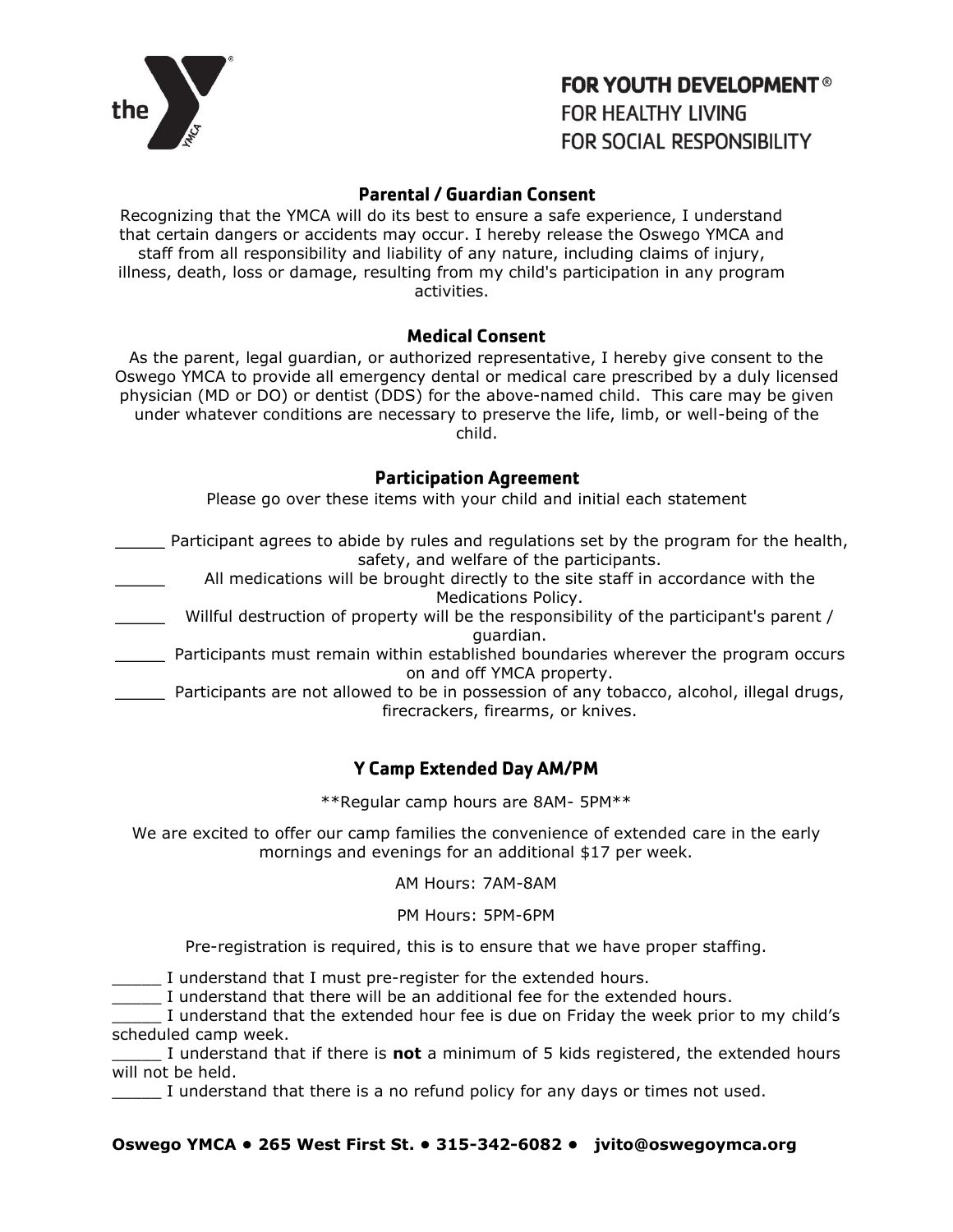

# Parent/Guardian Permission for Use of Sunscreen/Insect Repellent

Camper's Name: \_\_\_\_\_\_\_\_\_\_\_\_\_\_\_\_\_\_\_\_\_\_\_

\_\_\_\_\_ I give permission for my child to carry and **self-apply** sunscreen/repellent.

\_\_\_\_\_ I give YMCA staff my permission to **assist my child** while applying sunscreen/repellent.

Signature: \_\_\_\_\_\_\_\_\_\_\_\_\_\_\_\_\_\_\_ Print Name: \_\_\_\_\_\_\_\_\_\_\_\_\_\_\_\_ Date: \_\_\_\_\_\_\_\_\_\_\_

## **Field Trip Agreement Form**

Camper's Name: \_\_\_\_\_\_\_\_\_\_\_\_\_\_\_\_\_\_\_\_\_\_\_

\_\_\_\_\_ I understand my child(ren) are to bring a bag lunch on field trip days, OCO food program will **NOT** be offered on field trip days.

\_\_\_\_\_ I understand that the additional fee for field trips and in-house events is due prior to the event.

I understand that my child(ren) must wear the YMCA t-shirt that is provided on field trip days. This is to ensure staff can easily identify campers.

By signing below, I agree that I have read and understand the parent/guardian consent and I have read and understand the field trip policy.

| Signature: | Print Name: | )ate: |  |
|------------|-------------|-------|--|
|------------|-------------|-------|--|